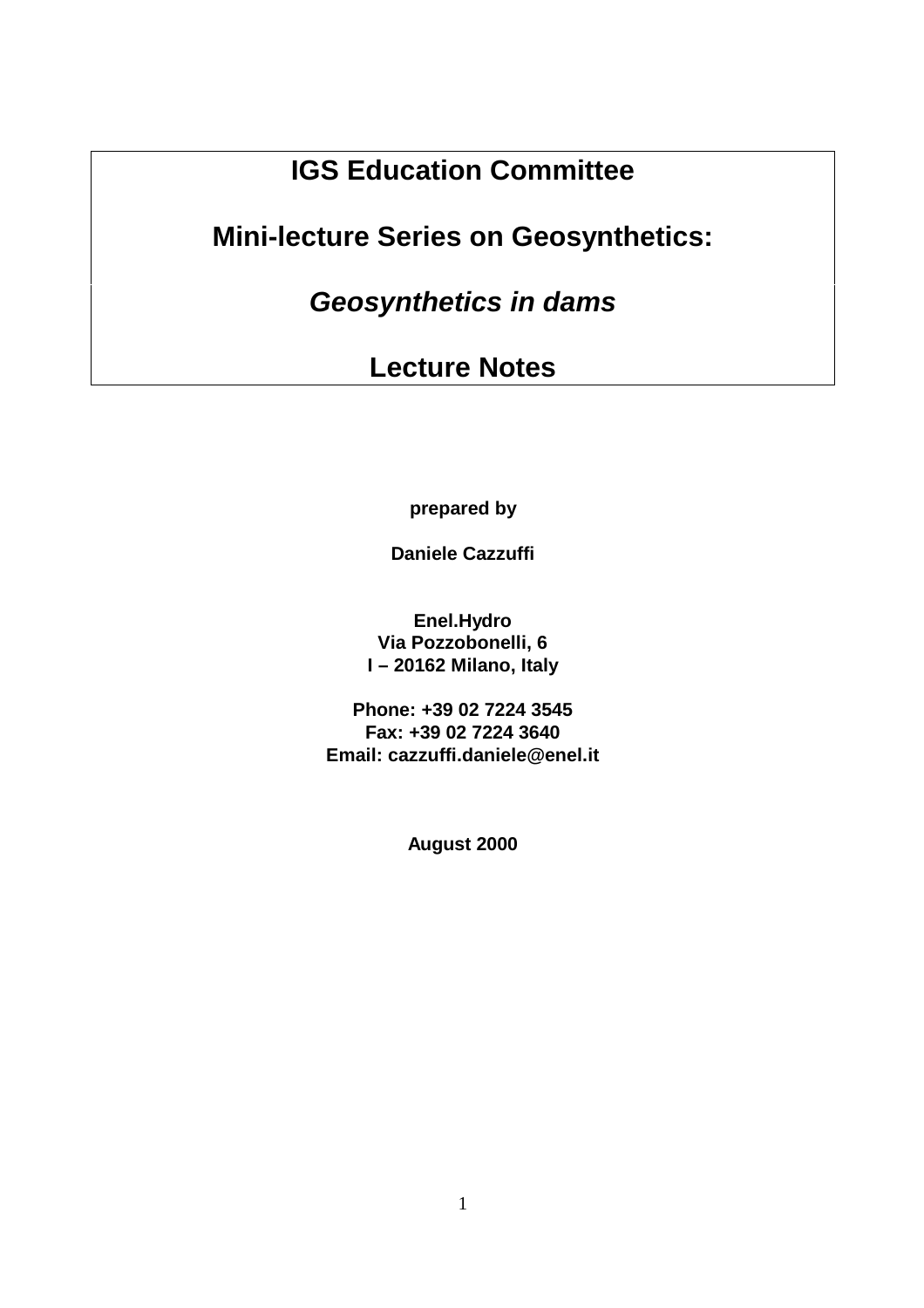#### **INTRODUCTION**

Among the various types of large man-made structures (with containment function), dams have surely the most important impact on the environment, due not only to the size of the structure itself, but also to the creation of water storage reservoirs, often of very large size.

**02**

**01**

In the past 40 years, a wide variety of geosynthetics have been used, with different functions, in virtually all types of dams, both for new construction and rehabilitation purposes. The different types of geosynthetics and biodegradable natural products included in the enclosed Table have been defined by Cancelli and Cazzuffi (1994).

This lecture is dedicated to a review of geosynthetic applications in dams, according to the performed functions, i.e. barrier (to fluid), drainage, protection (of geomembranes), filtration, reinforcement and surficial erosion control; in the frame of each function, the review will consider the different types of dams in which geosynthetics have been used, i.e. embankment dams (both earth and rockfill), concrete and masonry dams, and roller compacted concrete dams, respectively.

## **BARRIER (TO FLUIDS)**

The function of barrier (to fluids) represents the ability of a geosynthetic to prevent migration of fluids.

#### **Embankment dams**

**03 04 05**

**06**

A geomembrane was first used as the waterproofing element of a dam in 1959 at Contrada Sabetta dam in Italy (Cazzuffi, 1987). This rockfill dam, 32.5 m high, has performed successfully to date: two sheets of a polyisobutylene geomembrane (2 mm thick), protected with concrete slabs, were installed on the 1V:1H upstream face of the dam during initial construction.

In 1997 it was decided to initiate the rehabilitation of the dam and in 1998 some samples of the original polyisobutylene geomembrane were taken: the general behaviour of the geomembrane itself was still good, as laboratory tests clearly showed (Cazzuffi, 1999).

Since then, a number of embankment dams have been realised with geomembrane waterproofing (ICOLD, 1991): in the most of cases, geomembranes are externally protected from atmospheric agents by the superposition of a cover layer, like concrete slabs, precast concrete elements, geosynthetic-reinforced gunite, and so on.

Geomembranes have also been used to rehabilitate embankment dams, particularly in order to minimize seepage through the upstream face: different cases of geomembrane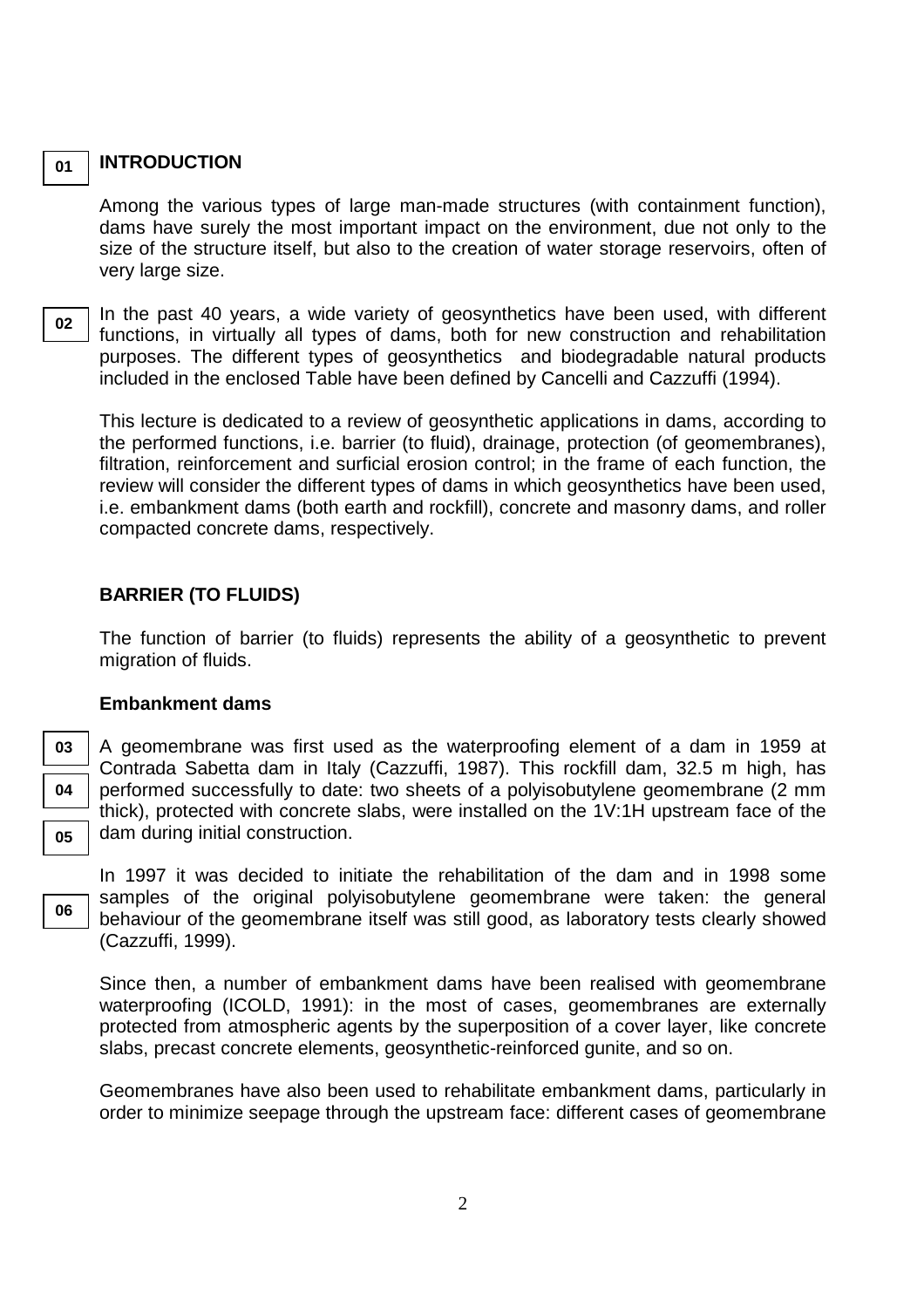applications to repair both bituminous concrete upstream facings and concrete-faced rockfill dams have been reported (Giroud and Bonaparte, 1993).

### **Concrete and masonry dams**

In the last 25 years, geomembranes were used to rehabilitate approximately 40 large concrete and masonry dams, in order to reduce leakage phenomena that typically appear on these structures after  $30 \div 40$  years of operation, depending on the accuracy of construction and on conditions of the damsite.

The first dam in which a geomembrane was used for waterproofing rehabilitation was Lago Baitone masonry dam in Italy, 37 m high, constructed from 1927 to 1930 and rehabilitated from 1969 to 1971 using a polyisobutylene geomembrane, 2.0 mm thick (Cazzuffi, 1987).

The most popular rehabilitation technique, developed in Italy and used up to now in about 25 applications around the world, consists of fastening a PVC (polyvinyl chloride) geomembrane to metallic ribs anchored in the upstream face: usually the PVC geomembrane is thermocoupled in factory to a PET (polyester) nonwoven geotextile (thus forming a geocomposite membrane liner - GCM) and, after application, the GCM is not externally protected from atmospheric agents.

The first large dam rehabilitated with this technique was Lago Nero concrete dam in Italy, 40 m high, constructed from 1924 to 1929 and rehabilitated from 1980 to 1981 (Monari, 1984): in this dam a GCM formed by a PVC geomembrane  $(t_{GM} = 2.0 \text{ mm})$ thermocoupled in factory to a PET nonwoven geotextile  $(u = 350 \text{ g/m}^2)$ , was used.

After about twenty years since application, the general behaviour of the GCM is satisfactory: regular inspections have ensured that no yielding of the GCM nor any other detectable alteration has taken place (Cazzuffi et al., 1993).

## **Roller compacted concrete (RCC) dams**

While it would be of course unnecessary to add a geomembrane to waterproof a new concrete dam built by conventional methods, the emerging roller compacted concrete (RCC) technology has favourite to make use of geomembranes for new constructions (ICOLD, 1991).

In fact, using this technology, where the main mass of RCC is insufficiently impervious, extra cement is usually added to the mix towards the upstream face of the dam or, in alternative, conventional or prefabricated concrete is used in this area: to reach the same result, geomembranes were also adopted, both protected and exposed. Among the first applications of exposed geomembranes on RCC dam upstream facings, are Riou dam in France, 22 m high, and Concepcion dam in Honduras, 70 m high, both completed in 1990.

**07**

**08 09**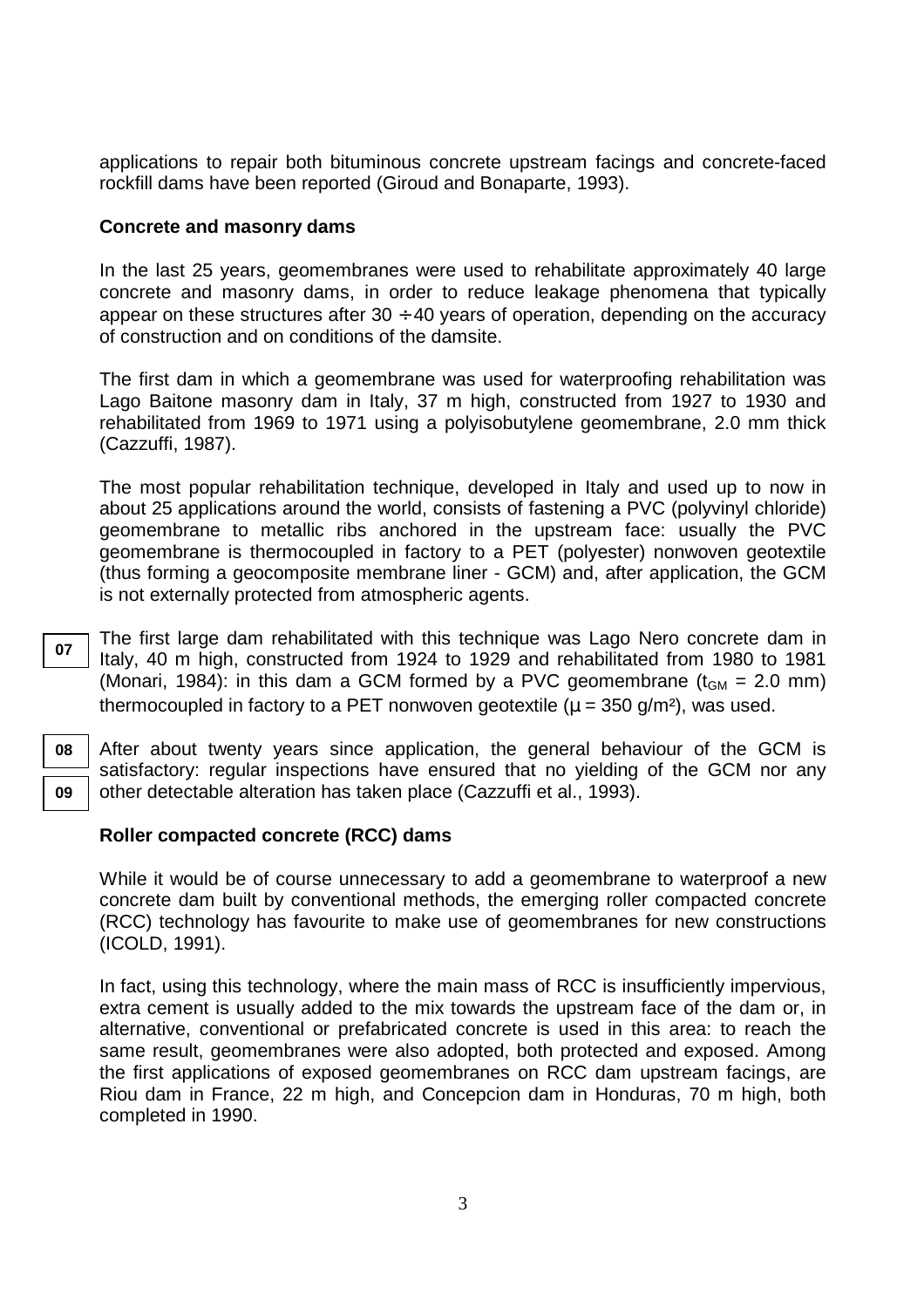**10**

In particular, at Concepcion dam a geocomposite membrane liner (GCM) formed by a PVC geomembrane ( $t_{GM}$  = 2.5 mm) thermocoupled in factory to a PET geotextile, was placed by mechanical fastening over the upstream face, using essentially the same technology commonly adopted in Italy for rehabilitation of concrete and masonry dams. The GCM was manufactured and shipped in rolls 2 m wide and was pre-assembled on the ground into sheets 4 m wide, which were positioned using a platform supported by a small portal crane moving over the crest of the dam (Giovagnoli et al., 1991).

## **DRAINAGE**

The function of drainage represents the ability to collect and carry off fluids within a geosynthetic.

#### **Embankment dams**

For new constructions, the first application of a geosynthetic as chimney drain was at Brugnens earth dam, in France, 11 m high, constructed in 1973: the drainage geosynthetic used in that dam was a thick PET needle-punched nonwoven geotextile (Giroud, 1992).

Other more recent French applications of drainage geosynthetics have been reported by Navassartian et al. (1993); since 1987, a geocomposite shaft drain (including a PPpolypropylene)nonwoven geotextile draining core between two PP nonwovens geotextile filters) has been used instead of granular drain for the construction of a number of homogeneous earthfill dams about 10 m high: the geocomposite drains have been set down gradually with the alternative earth layers. **11**

The chimney drain concept could be used also for rehabilitation purposes: in the case of embankment dams that exhibit seepage through their downstream slope, the construction of a drainage system in the downstream zone is required. A solution consists of using a geocomposite drain (GCD) placed on the entire downstream slope or only on the lower portion of it and covered with backfill: the GCD must be connected with the new toe of the dam with outlet pipes or with a drainage blanket. This technique has been used, for example, at Reeves Lake dam in United States, 13 m high, which was repaired in 1990 by placing a GCD (including a PE-polyethylene geonet core between two PP thermobonded nonwoven geotextile filters) on the downstream slope relatively steep, of the order of 1V:2H (Wilson, 1992).

#### **Concrete and masonry dams - RCC dams**

In the most of the cases of concrete and masonry dams upstream facings rehabilitation and also of RCC dams construction, a thick nonwoven geotextile has been used between the geomembrane and the dam, to perform the double function of drainage and of mechanical protection of the geomembrane itself. Usually, the geotextile is thermocoupled in factory to the geomembrane, thus forming a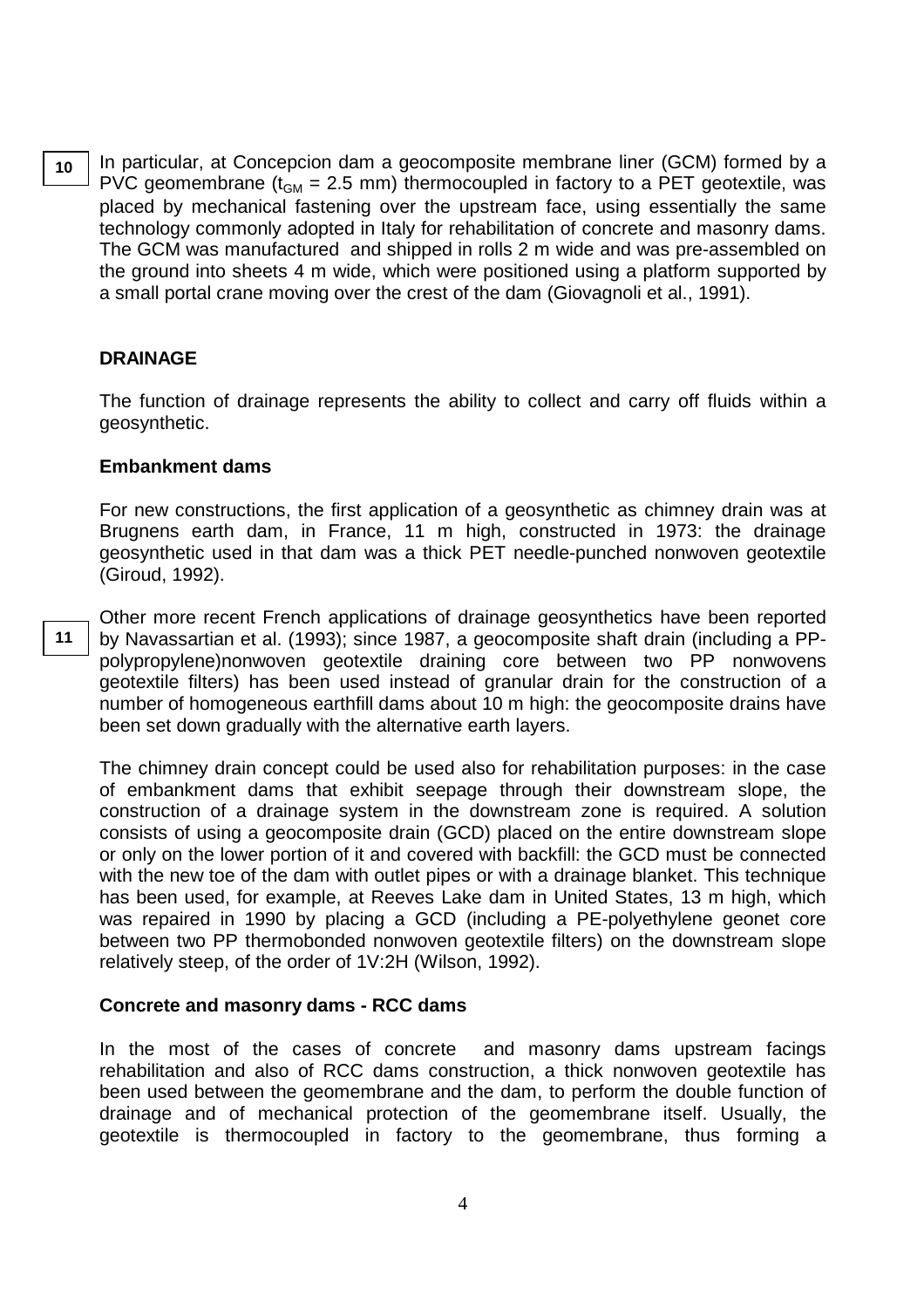geocomposite membrane liner (GCM), and, in some rehabilitation cases, where important quantity of water is expected to be drained from the body of the dam, an extra geosynthetic (like a geotextile or a geonet) is added between the geocomposite membrane liner and the dam itself. As far as construction details are concerned, it is important that the geosynthetic is connected to a related collector pipe at the toe of the dam. Particularly, in the case of rehabilitation of concrete dams, the concrete of the dam body, which has been saturated with water over the years, is allowed to drain, because of the presence of the drainage geosynthetic itself, thus contributing to slow down the mechanism of concrete deterioration, due also to the presence of water. A lot of concrete dams have in fact recently suffered the effects of AAR (Alkali Aggregate Reaction), which is influenced remarkably by the presence of water: some of these dams have been rehabilitated using the GCM technique.

#### **PROTECTION (OF GEOMEMBRANES)**

The function of protection (of geomembranes) represents the ability of a geosynthetic to prevent local damage to a geomembrane due to concentrated mechanical stresses.

#### **Embankment dams**

In many embankment dams where a geomembrane was used as barrier (to fluid), a thick geotextile was placed on one or, more often, on both sides of the geomembrane itself, to protect it from potential damage by adjacent materials, typically the granular layer underneath and the external cover layer.

For example, at Codole dam in France, 28 m high, constructed in 1983 and also at Jibiya dam in Nigeria, 23.5 m high, constructed in 1987 (Sembenelli, 1990), two thick geotextiles were placed on both sides of the PVC geomembrane: in both dams, the lower geotextile was factory-bonded to the geomembrane, while the upper geotextile, independently placed, was positioned between the geomembrane and the external protection, made by cast-in-place concrete slabs.

The same technique could be exactly applied also for rehabilitation purposes. For example, at Goronyo secondary dam in Nigeria, 13 m high, constructed in 1982 and rehabilitated in 1987 with a geocomposite membrane liner (GCM) application, two different layers of geotextile were laid, both having a protection function: the lower geotextile, bonded in factory to the geomembrane, was glued to the original bituminous concrete facing, while the upper geotextile was independently placed between the PVC geomembrane and the cast-on-place concrete cover layer (Sembenelli, 1994).

#### **Concrete and masonry dams**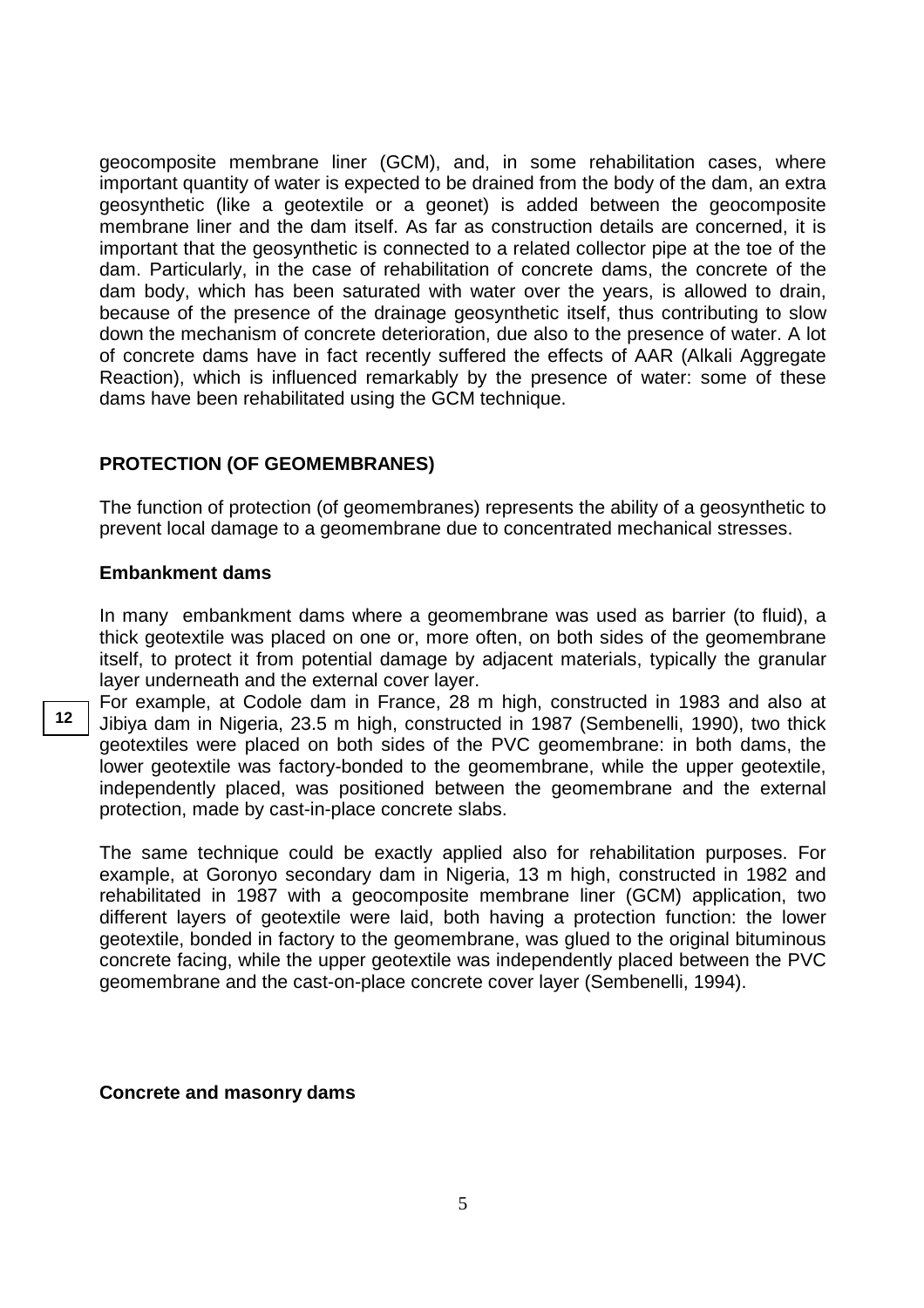As already mentioned, thick nonwoven geotextiles, eventually associated with geonets, have been used not only for drainage function, but also for mechanical protection of geomembranes, in the frame of the techniques adopted for rehabilitation of concrete and masonry dam upstream facings. To this respect, the first case reported for a geotextile as protection of geomembrane was Lago Nero dam in Italy, where a GCM was applied: in some zones particularly deteriorated of the concrete upstream face, it was decided to add an additional geotextile layer as an extra protection between the GCM and the dam.

The first case reported for the application of an additional geonet performing the same function was Publino dam in Italy, 42 m high, constructed in 1951 and rehabilitated in 1989 (Zuccoli et al., 1989): for this work, a HDPE geonet was used as protection of the GCM, formed by a PVC geomembrane ( $t_{GM}$  = 2.5 mm) and a PET geotextile ( $\mu$  = 500  $q/m<sup>2</sup>$ ).

#### **Roller compacted concrete (RCC) dams**

In RCC dams only nonwoven needle-punched geotextiles have been used to perform mechanical protection of the geomembrane, to which they are usually thermocoupled in factory. The mechanical characteristics of geotextiles adopted to perform this function are not so high as for rehabilitation of concrete dams, mainly because the application is made over a new structure and not over a deteriorated upstream face. For example, at Riou dam in France, the selected PET nonwoven geotextiles exhibited tensile strength ranging between 10.5 and 13.0 kN/m (Scuero, 1990).

#### **FILTRATION**

The function of filtration represents the ability of a geotextile to retain soil particles while being crossed by flowing water.

#### **Embankment dams**

The first application of a geotextile filter in an embankment dam was in 1970 at Valcros dam in France, 17 m high: according to Giroud and Gross (1993), PET nonwoven geotextile filters were used both around the downstream gravel drain ( $\mu = 300$  g/m<sup>2</sup>) and also under the rip-rap protecting the upper portion of the upstream slope ( $\mu$  = 400 g/m<sup>2</sup>). The performance of the dam and the extensive investigations on geotextile samples taken from the dam by several independent teams have clearly demonstrated the viability of geotextile filters in dams (Delmas et al., 1993).

After this pioneering application, geotextiles have been worldwide used as filters in various locations within the embankment dams, both for new construction and rehabilitation purposes (Bertacchi and Cazzuffi, 1985).

The main use has been a replacement or a supplement for granular filters: geotextiles do not act in the same way as granular filters, as the stability of interfaces between

**13**

**14**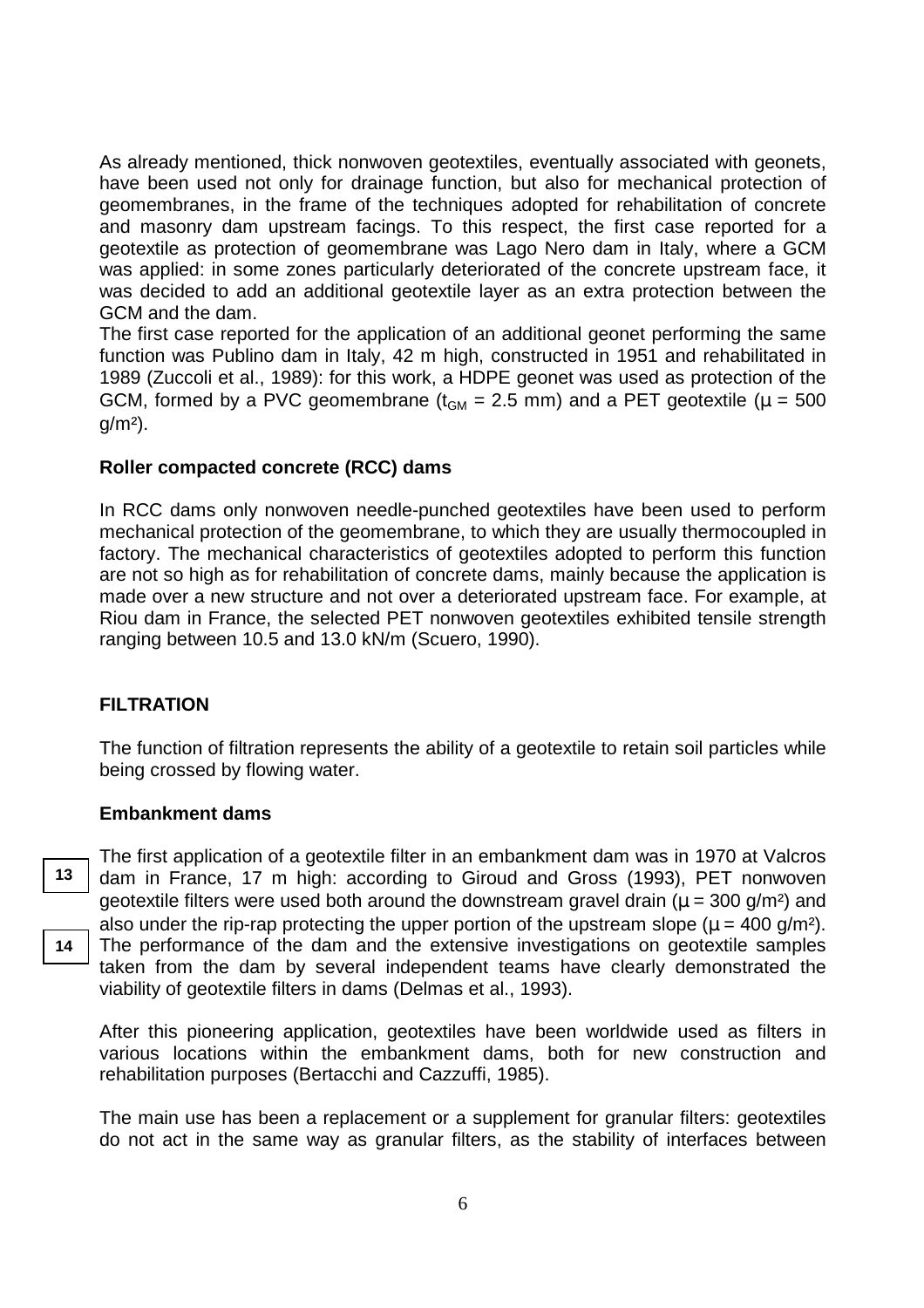different soils under hydraulic flow involves complex mechanisms (Gourc and Faure, 1990).

Many of the uses of geotextiles as filters have been in non-critical locations within the dams, often where examination and repair is relatively easy (ICOLD, 1986): most applications have been in fact realized below the entire upstream slope protection (like rip-rap).

More attention has to be devoted to applications in critical locations, like filters in zoned embankment dams: for this critical location, the present practice is more oriented to use geotextiles in association with granular filters, than to completely substitute earth materials.

The first remarkable example of such tendency is represented by Hans Strijdom dam in South Africa, 57 m high, constructed from 1975 to 1980: for this zoned rockfill dam, problems were encountered in obtaining filter sand in sufficient quantities. Therefore, it was decided to use a PET nonwoven geotextile filter ( $\mu$  = 340 g/m<sup>2</sup>) between the core material and the sand filter, thus reducing to 1 m the thickness of the sand filter itself, both on the upstream and the downstream sides of the core zone (Hollingworth and Druyts, 1982).

In any case, geotextile filters in embankment dams have to be carefully selected: several design criteria have already been proposed (see, for example, the review of design criteria by Bertacchi and Cazzuffi, 1985 and by ICOLD, 1986), but a lot of work has to be done in this field, particularly for critical locations within the dam and large hydraulic heads. Surely, more substantial coordinated efforts by manufacturers, designers and installers are needed: manufacturers should develop and propose special products for such important application while dam designers have to be less conservative in relation to geotextile filters. In fact, according to Lawson (1982), it is important to remember that, unless some risks are accepted in the use of these relatively "new" materials, there can be no important progress in dam engineering technology.

#### **REINFORCEMENT**

The function of reinforcement is the result of stress transfer from soil to a geosynthetic.

#### **Embankment dams**

**16**

**15**

For new constructions, the first dam in which geosynthetics have been used with reinforcement function was Maraval dam in France, 8 m high, constructed in 1976. The dam has a sloping upstream face lined with a bituminous geomembrane ( $t_{GM}$  = 4.8 mm) and a vertical downstream face obtained by constructing a multilayered geotextile-soil mass, reinforced with a high-strength PET woven geotextile ( $\mu$  = 750 g/m<sup>2</sup> and T = 210 kN/m). Due to the vertical downstream face, the spillway is short and therefore not particularly expensive, which is beneficial for such small dams, where spillways usually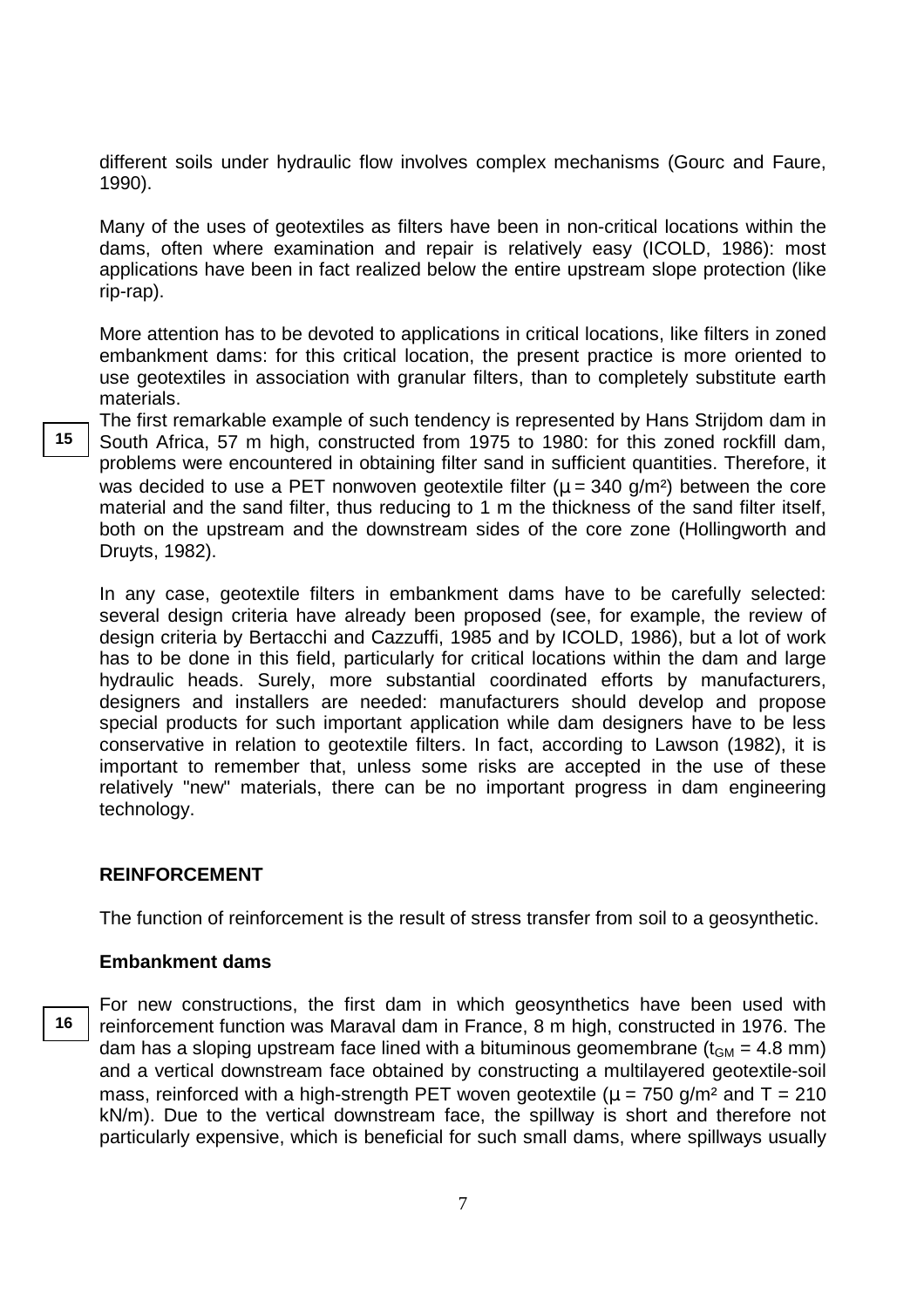**17**

represent a large fraction of the total construction cost. It is also interesting to note that the dam was overtopped three times during construction with virtually no damage (Kern, 1977).

Perhaps also due to the negative impact on the landscape (the geotextile remains exposed on the vertical downstream face), the geosynthetic-reinforced soil mass technique has not developed remarkably for construction of small dams. This consideration does not exclude further developments of this type of dam application in the future, particularly taking into consideration the recent constant effort to conceive geosynthetic-reinforced structures exhibiting also facing systems more consistent with the landscape. In fact, the use of metallic reinforcements, with more aesthetically attractive facing systems, was already reported for about ten dams around the world with a low or moderate height (maximum 22.5 m), as illustrated by ICOLD (1993a).

Some examples of uses of geosynthetics with reinforcement function have to be reported for dam heightening, both for rehabilitation and new construction purposes.

This technique has been used, for example, at Davis Creek dam in the United States (Engemoen and Hensley, 1989): the dam, constructed in 1990, is 33 m high; its upper part presents a steep geogrid-reinforced down-stream slope. Two types of geogrids were adopted: six layers (each 5 m long) of one type of HDPE (high density polyethylene) geogrid were used to provide adequate deep-seated stability, while 19 layers (each 2 m long) of a lighter HDPE geogrid type, were placed to give adequate near-surface stability. Of course, particular attention was dedicated to establishing vegetation on the downstream slope (1V:1H): to this goal, hydro-seed was covered by natural fibres (coconut) and then irrigated for longtime. **18**

The geosynthetic-reinforced techniques for dam heightening will surely have an important development in the coming years. In fact, even for rehabilitation purposes, reinforced structures constructed on the narrow crest of existing embankment dams represent an ideal way to heighten the dam itself, in order to increase the storage capacity or, eventually, the freeboard, taking also into consideration the environmental aspects related to the soil/vegetative cover.

Always in the field of embankment dams, a number of applications of geosynthetics used to reinforce bituminous concrete or cement concrete cover layers have to be mentioned. In particular, some cases of light geogrids as reinforcement of gunite layers placed as external protection of geomembranes liners were reported. For example, at Pappadai secondary dams in Italy (height ranging from 6.5 to 8.5 m), constructed in 1992, the protection of the GCM liner (including a PVC geomembrane and a PET geotextile) was obtained by a PP nonwoven geotextile over which a layer of gunite, 60 mm thick, reinforced with a PP bioriented geogrid ( $\mu$  = 70 g/m<sup>2</sup>), was sprayed (Sarti, 1994). Finally, especially in seismic regions, it is good practice to adopt geosynthetics also in order to reinforce bituminous concrete layers incorporated in embankment dams revetments: usually PET woven geotextiles ( $\mu = 250$  g/m<sup>2</sup> and T = 50 kN/m) able to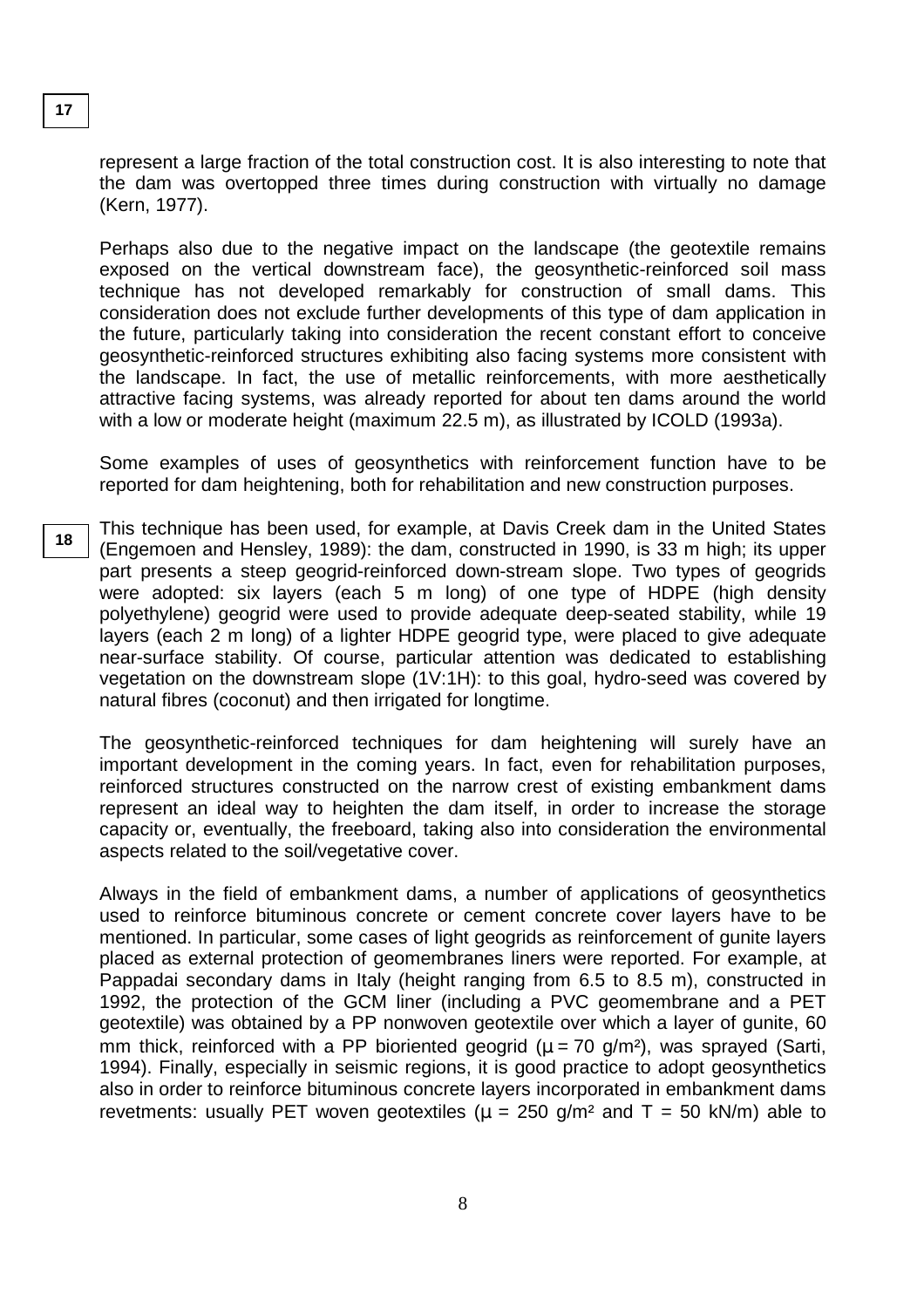resist thermal shock due to the contact with bitumen at about 160°C, have been selected (Cazzuffi, 1988).

## **SURFICIAL EROSION CONTROL**

Surficial erosion control represents the complex function carried out by a geosynthetic or by a bioproduct to prevent ground surface soil particles from detachment and transport.

## **Embankment dams**

Geosynthetics have been used to control surficial erosion in a number of embankment dams, both for new construction and rehabilitation purposes.

Two main groups of applications could be mentioned, according to the origin of the erosion to be dealt with:

- erosion caused by atmospheric agents (mostly rainwater);
- erosion caused by overtopping of the dam.

In the first group, the applications have concerned mostly the entire downstream facing and the upper portion of the upstream facing; in fact, the portion of the upstream facing directly in contact with the stored water has been generally protected using the typical techniques adopted for river bank revetments, as rip-rap, in which geotextiles are performing a filter function or, in alternative, other solutions (see ICOLD 1993b), as soilcement blankets, concrete slabs, bituminous concrete layers and so on, in which geosynthetics could be incorporated with a separation or even a reinforcement function.

The products commonly used to control surficial erosion due to atmospheric agents are mainly geomats and geocells, but also biotextiles, biomats and biocells are adopted, particularly when biodegradation is desirable in case of temporary role during the vegetation growth. This solution is not only typical of earth dam facings, but today has became common practice to solve problems induced by erosion due to rainfall and consequent runoff, also on natural slopes, embankment slopes, man made cut-slopes and so on.

The group of surficial erosion control applications really peculiar for dams is related to protection against overtopping. This type of application is surely one of the possible future remarkable expansion areas concerning the use of geosynthetics and bioproducts in dams: the protection against overtopping represents in fact a crucial aspect of dam engineering. Many failures of embankment dams have been induced in the past by overtopping, mainly because the downstream face was not protected. Documented case histories have shown that phenomena induced by overtopping have been influenced by several factors, as valley morphology, dam type and size, physical and mechanical characteristics of the construction soils, hydraulic regime of the reservoir and so on. In particular, the soil grain sizes have an important influence on the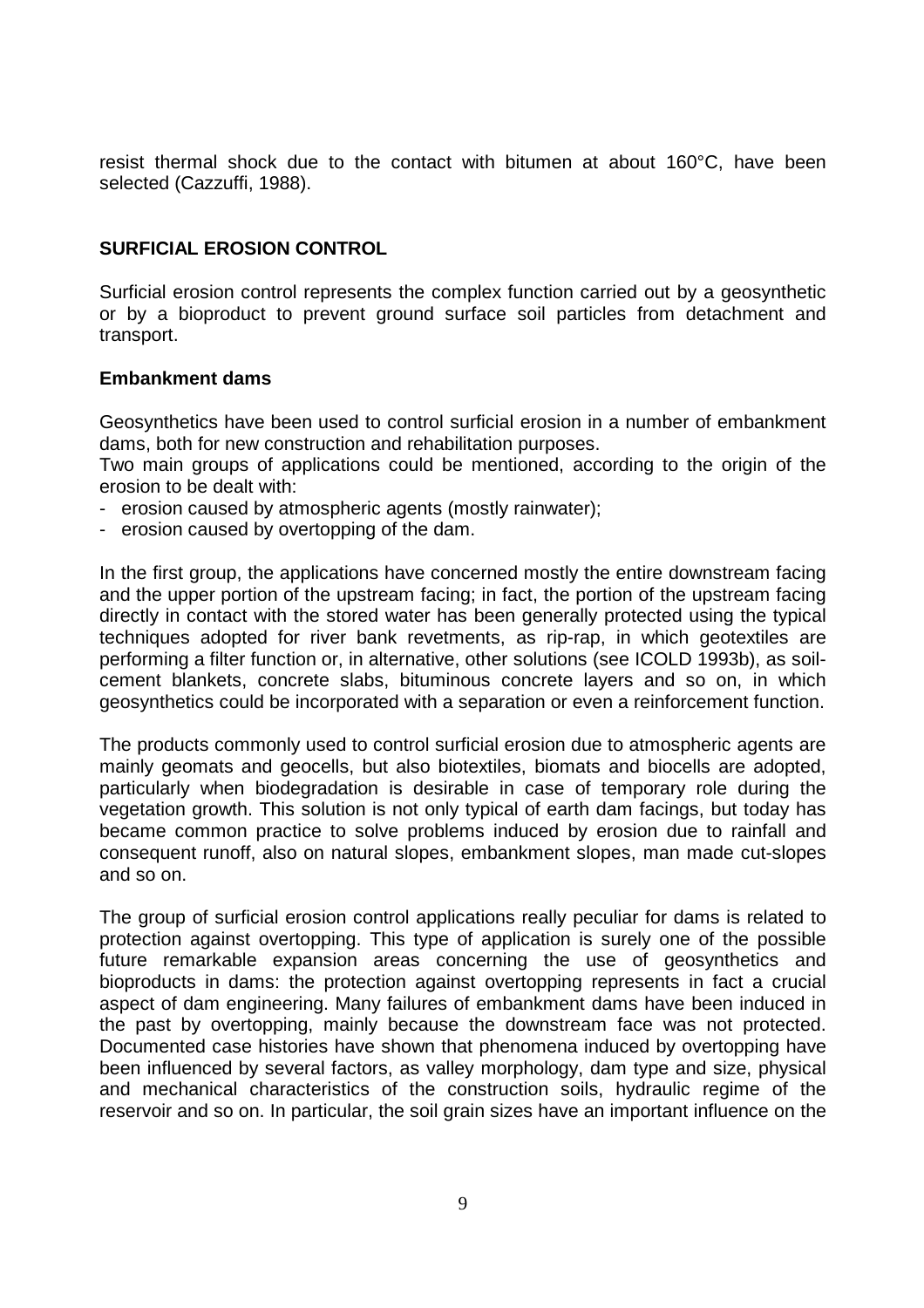failure mechanism induced by overtopping, as illustrated in the enclosed figure (after Croce, 1989).

All the observed failure mechanisms due to overtopping (both on site real cases and on physical model studies) have been originated in the downstream face and have then progressed towards the dam body. On the basis of this consideration, it is of course evident the need to protect the downstream face: different experiences could be mentioned on this subject, using different techniques, but only few incorporating geosynthetics.

Particularly interesting is the Australian experience, where about 40 rockfill dams since 1964 have been protected and reinforced on their downstream side using metallic grids and gabions: up to now reinforced rockfill has been used mostly in the construction phase. Such a technology allows for substantial saving in diversion works: therefore, it has mainly temporary character and it does not involve any corrosion consideration (ICOLD, 1993a). Different protection and reinforcing systems have been developed and used: some of them are patented and the commercial ownership of these patents has to be complied with for any application.

Among the different examples, the case of Moochalabra dam in Australia, 12 m high, constructed in 1971, could be mentioned. In fact, in this dam metallic grids and meshes were adopted to reinforce the downstream side and also to protect the downstream face for a longer term than the construction period (Johnson, 1973): the dam was already overtopped several times, without any substantial damage. Only some pieces of timber were found on the downstream face after each overflow. In any case, the Moochalabra dam was supposed to be enlarged ten years after completion of the first stage, and also to be provided with a separate spillway. **20**

Some applications of geosynthetics and bioproducts have already been reported to solve the problem of overtopping protection, both for new construction and rehabilitation purposes. For example, Lake-in-the-Sky earth dam in United States, 10 m high, constructed in 1964, was rehabilitated in 1991 by placing a turf biomat (reinforced with a geosynthetic) over the entire downstream facing, in order to control the erosion phenomena in case of short-term overtopping: the reinforced biomat represented a technical solution significantly less expensive than conventional concrete spillway (Giroud and Bonaparte, 1993).

In the case of the construction of Maraval dam in France (see before) the PET woven geotextiles ( $\mu$  = 750 g/m<sup>2</sup>) were adopted also to improve the resistance to overtopping, but mainly to perform a reinforcement function.

In the case of rehabilitation of three small dams in United States (Bass Lake dam, 12 m high, constructed in 1990; Trout Lake dam, 8.5 m high, constructed in 1951; and Price Lake dam , 9 m high, constructed in 1958), articulate concrete blocks linked by cables and resting on a geotextile have been used in 1991 in order to protect the crest and the downstream slope against overtopping (Wooten et al., 1990). In those cases, woven

**19**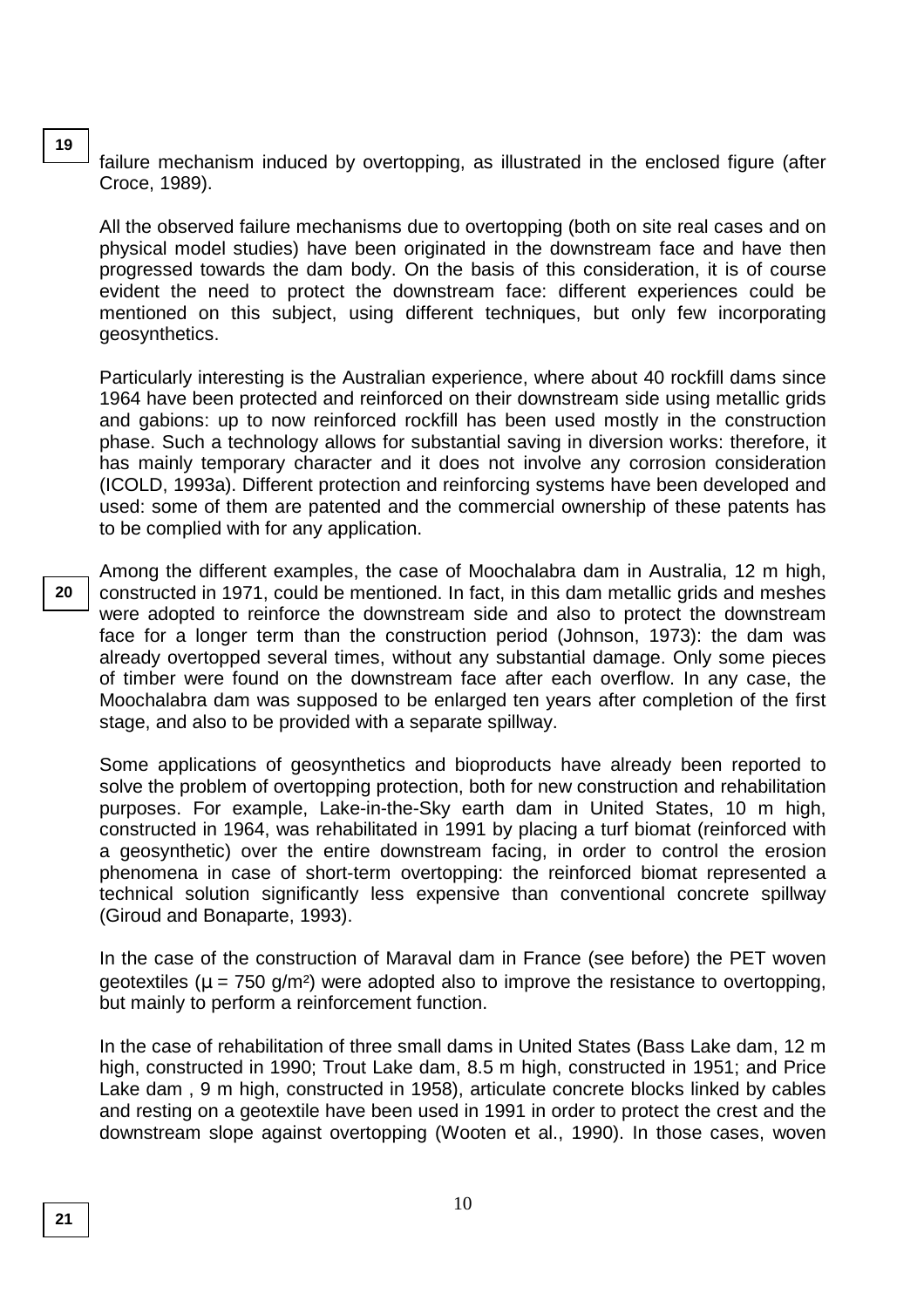geotextiles were adopted mainly to perform a filter function; it is interesting to note that the geotextile opening size was selected not only to satisfy filter criteria, but also to allow penetration by grass roots: in fact, the articulate blocks were covered by grassed topsoil layer. This soil/vegetative cover has given the overtopping protection a natural appearance and also provided additional anchorage for the articulate concrete blocks.

It seems evident that the geosynthetic applications in the field of overtopping protection are still at an experimental stage: surely, considering their flexibility even in presence of important settlements of the downstream face and also their durability already exhibited in other relevant applications, a bright future could be envisaged for the use of geosynthetics in this specific area, but only provided that specific design procedures should be developed, with the aid of both physical and mathematical models, validated by means of full scale experiments.

In definitive, from a safety point of view, geosynthetics, eventually associated with a combination of bioproducts, earth materials and vegetation, could represent a stable solution to resist overtopping phenomena in embankment dams. From an environmental point of view, the same combination of materials, could represent the "natural" alternative (much more attractive also from the aesthetical aspect) to traditional protection systems on the downstream slope, like rigid concrete slabs.

Finally, a concluding remark concerns the applications of geosynthetics for performing the surficial erosion control function in embankment dams: not always the use of geosynthetics in this field is giving a positive impact of the entire structure on the landscape and, more generally, on the environment.

For example, the use of geotextiles according to the fabric-forming technique should be generally adopted only for emergency applications. This technique consists of pouring a highly fluid sand-cement mortar between two geotextile layers kept parallel by separators yarns, thus generating a mattress-like slab. Also geotextile tubes filled with sand or clay granules do not represent an environmentally acceptable solution for erosion control systems.

Nevertheless, both types of revetments have been sometimes used to control erosion on the upstream face of small embankment dams: being vegetation growth practically impossible through these structures, the impact of these solutions on the landscape is surely negative. Therefore, for both solutions (mattresses and tubes) some further efforts by the geosynthetics manufacturers, designers and installers are needed to solve the problem related to the environmental impact on the landscape. **CONCLUSIONS**

As described previously, geosynthetics have been used in concrete and masonry dams mainly for rehabilitation works and in RCC dams for new constructions, while for embankment dams they have been employed for both purposes. **23**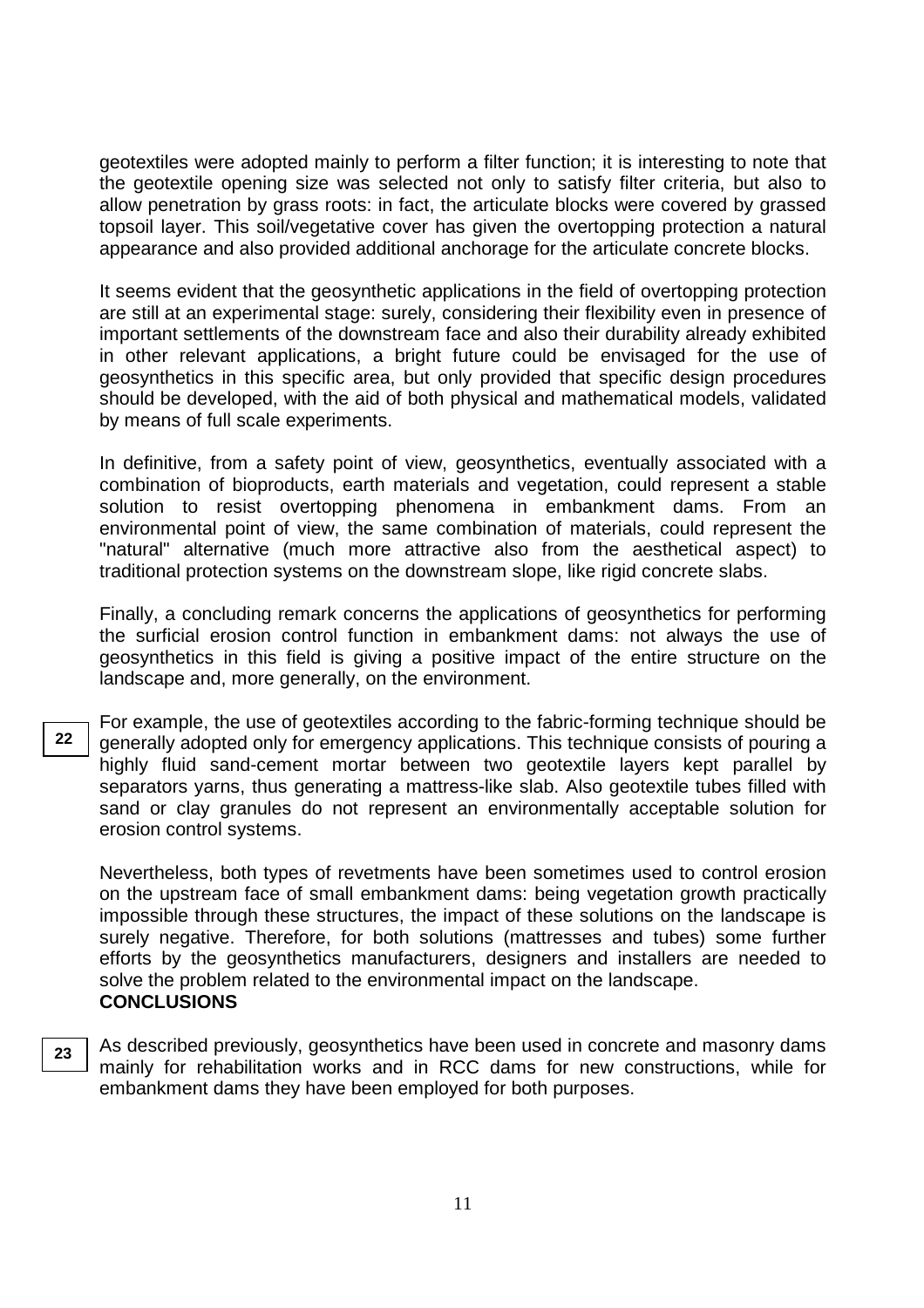For embankment dams and also, in some way, for RCC dams, the use of geosynthetics is always associated to a reduction of the natural earth materials to be exploited and placed: therefore, this result represents surely one of the most important positive impact related to applications of geosynthetics on such structures.

Moreover, for all types of dams, geosynthetics, if properly designed and correctly installed, surely contribute to increase safety: this is particularly evident for rehabilitation works. The safety improvement necessarily means a reduction of the hazards, and this result corresponds to another important positive impact due to the use of geosynthetics on dam structures.

Other positive impacts are typical of the different dam structures and also of the specific performed functions. For example, geomembranes or eventually geocomposite membrane liners, adopted for rehabilitation of concrete and masonry dams upstream facings, could be easily transported by using helicopters, even to the remote locations typical of such applications (mountain areas, arid regions and so on). On the contrary, conventional techniques usually request the transport of higher quantities of different materials (like cement, selected aggregates and so on), therefore involving the need to build or, at least, to renovate adequate access roads.

## **REFERENCES**

- Bertacchi, P. and Cazzuffi, D. (1985) Geotextile filters for embankment dams, Water Power and Dam Construction, 37, 12: 11-18.
- Bigalli, F., Cazzuffi, D. and Di Maio, S. (1986) La stabilizzazione delle sponde di corsi d'acqua, Proceedings of XVI National Conference on Geotechnics, May 1986, Bologna, 1: 111-122.
- Cancelli, A. and Cazzuffi, D., Environmental aspects of geosynthetics applications in landfills and dams, Proceedings of the Fifth International Conference on Geotextiles, Geomembranes and Related Products, Keynote Lecture 2, Preprint Volume on Special Lecture and Keynote Lectures, Singapore, September 1994, 55-95.
- Cazzuffi, D. (1987) The use of geomembranes in Italian dams, Water Power and Dam Construction, 39, 3: 17-21.
- Cazzuffi, D. (1988) The use of polymeric materials as mechanical reinforcement of bituminous concrete waterproofing systems in earth structures, Preprints of Euromech-Mechanical Aspects of Soil Reinforcement, Chamrousse-Grenoble, April 1988, 63-64.
- Cazzuffi, D. (1999) Behaviour of the geomembrane applied in 1959 on Contrada Sabetta dam, Proceedings of International Symposium "Géotextiles Géomembranes - Produits apparentés Rencontres 99", Volume 1, Bordeaux, 305- 310.
- Cazzuffi, D., Monari, F. and Scuero, A. (1993) Geomembrane waterproofing for rehabilitation of concrete and masonry dams: Lago Nero dam, Italy, Geosynthetics Case Histories, ISSMFE-TC 9, BiTech Publishers, Richmond, BC, 10-11.

Croce, P. (1989) Protection of earth dams from overtopping, L'Ingegnere, 1-4: 45-50.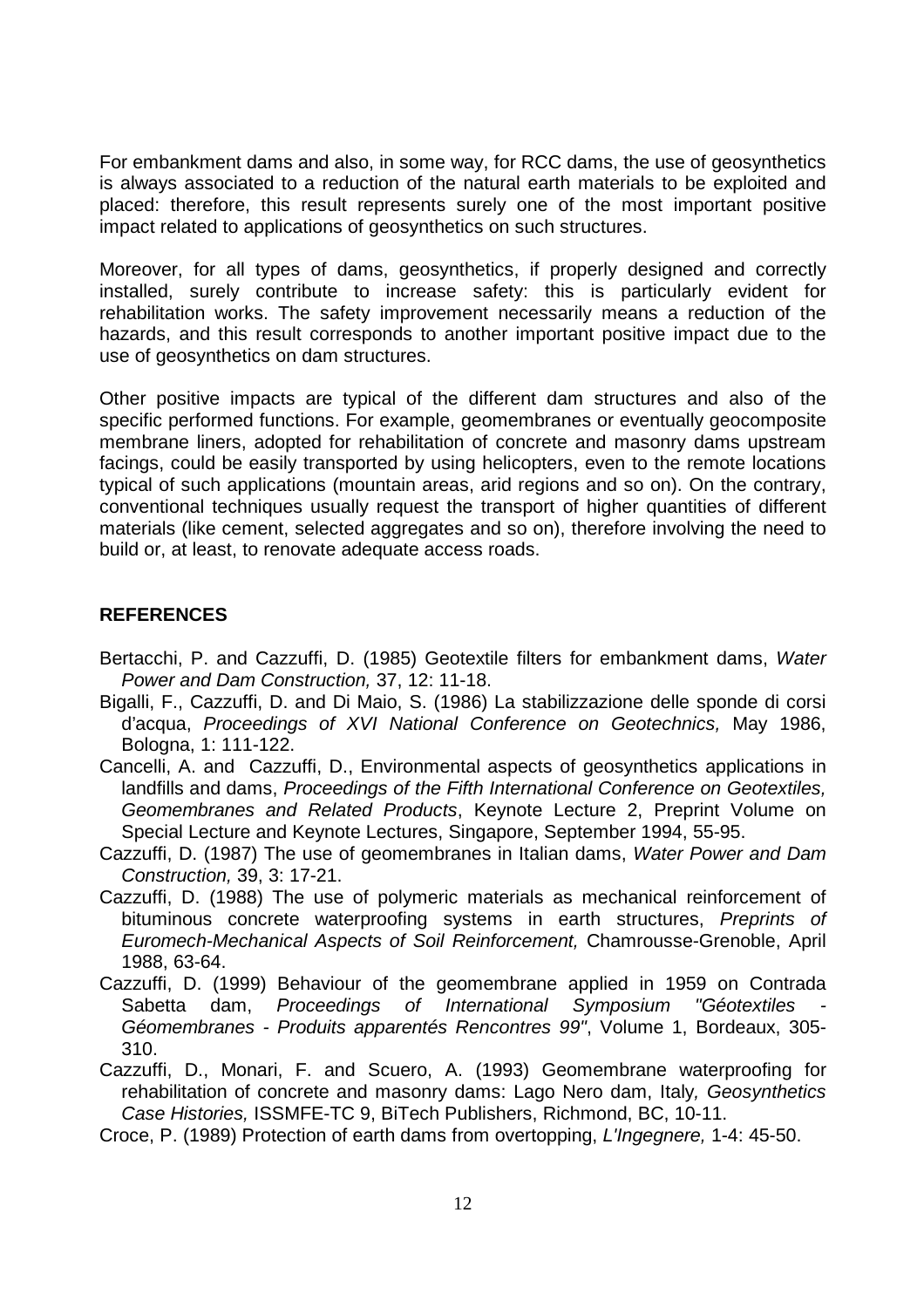- Delmas, Ph., Nancey, A., Faure, Y.H. and Farkouh, B., (1993) Long term behaviour of a nonwoven geotextile in a 21 year-old dam, Filters in Geotechnical and Hydraulic Engineering, Balkema, Rotterdam, 331-338.
- Engemoen, W.O. and Hensley, P.J. (1989) Geogrid steepened slopes at Davis Creek dam, Proceedings of Geosynthetics '89 Conference, February 1989, San Diego, 1:255-268.
- Giovagnoli, M., Schrader, E. and Ercoli, F. (1991) Design and construction of Concepcion dam, Proceedings of International Symposium on RCC Dams, September 1991, Beijing, 49-56.
- Giroud, J.P. (1992) Geosynthetics in dams: two decades of experience, Geotechnical Fabrics Report, 10, Part 1: No 5: 6-9 and Part 2: No 6: 22-28.
- Giroud, J.P. and Bonaparte, R. (1993) Geosynthetics in dam rehabilitation, Proceedings of Spec. Conference on Geotechnical Practice in Dam Rehabilitation, ASCE Geot. Spec. Publ. 35:1043-1074.
- Giroud, J.P. and Gross, B.A. (1993) Geotextile filters for downstream drain and upstream slope: Valcros dam, France, Geosynthetics Case Histories, ISSMFE-TC9, BiTech Publishers, Richmond, BC, 2-3.
- Gourc, J.P. and Faure, Y. (1990) Soil particles, water ... and fibres A fruitful interaction now controlled, Proceedings of 4th International Conference on Geotextiles, Geomembranes and Related Products, May - June 1990, The Hague, 3: 949-971.
- Hollingworth, F., and Druyts, F.H. (1982) Filter cloth partially replaces and supplements filter materials for protection of poor quality core material in rockfill dam, Proceedings of XIV International Congress on Large Dams, May 1982, Rio de Janeiro, IV: 709- 725.
- ICOLD International Commission on Large Dams (1986) Geotextiles as filters and transitions in fill dams, ICOLD Bulletin 55, Paris, 130 p.
- ICOLD International Commission on Large Dams (1991) Watertight geomembranes for dams. State of the art, ICOLD Bulletin 78, Paris, 140 p.
- ICOLD International Commission on Large Dams (1993a) Reinforced rockfill and reinforced fill for dams, ICOLD Bulletin 89, Paris, 190 p.
- ICOLD International Commission on Large Dams (1993b) Embankment dams upstream slope protection, ICOLD Bulletin 91, Paris, 122 p.
- Johnson, R.B. (1973) Spillway types in Australia and factors affecting their choice, Proceedings of XII International Congress on Large Dams, June 1973, Madrid, II: 833-852.
- Kern, F. (1977) An earth dam with a vertical downstream face constructed using fabrics, Proceedings of International Conference on the Use of Fabrics in Geotechnics, April 1977, Paris, 1: 91-94.
- Lawson, C.R. (1982) Filter criteria for geotextiles: relevance and use, Journal of the Geotechnical Engineering Division, ASCE, 109: 1300-1317.
- Monari, F. (1984) Waterproof covering for the upstream of the Lago Nero dam, Proceedings of the International Conference on Geomembranes, June 1984, Denver, 2: 105-110.
- Navassartian, G., Gourc, J.P. and Brochier, P. (1993) Geocomposite for dam shaft drain: La Parade dam, France, Geosynyhetics Case Histories, ISSMFE-TC 9, BiTech Publishers, Richmond, BC, 16-17.